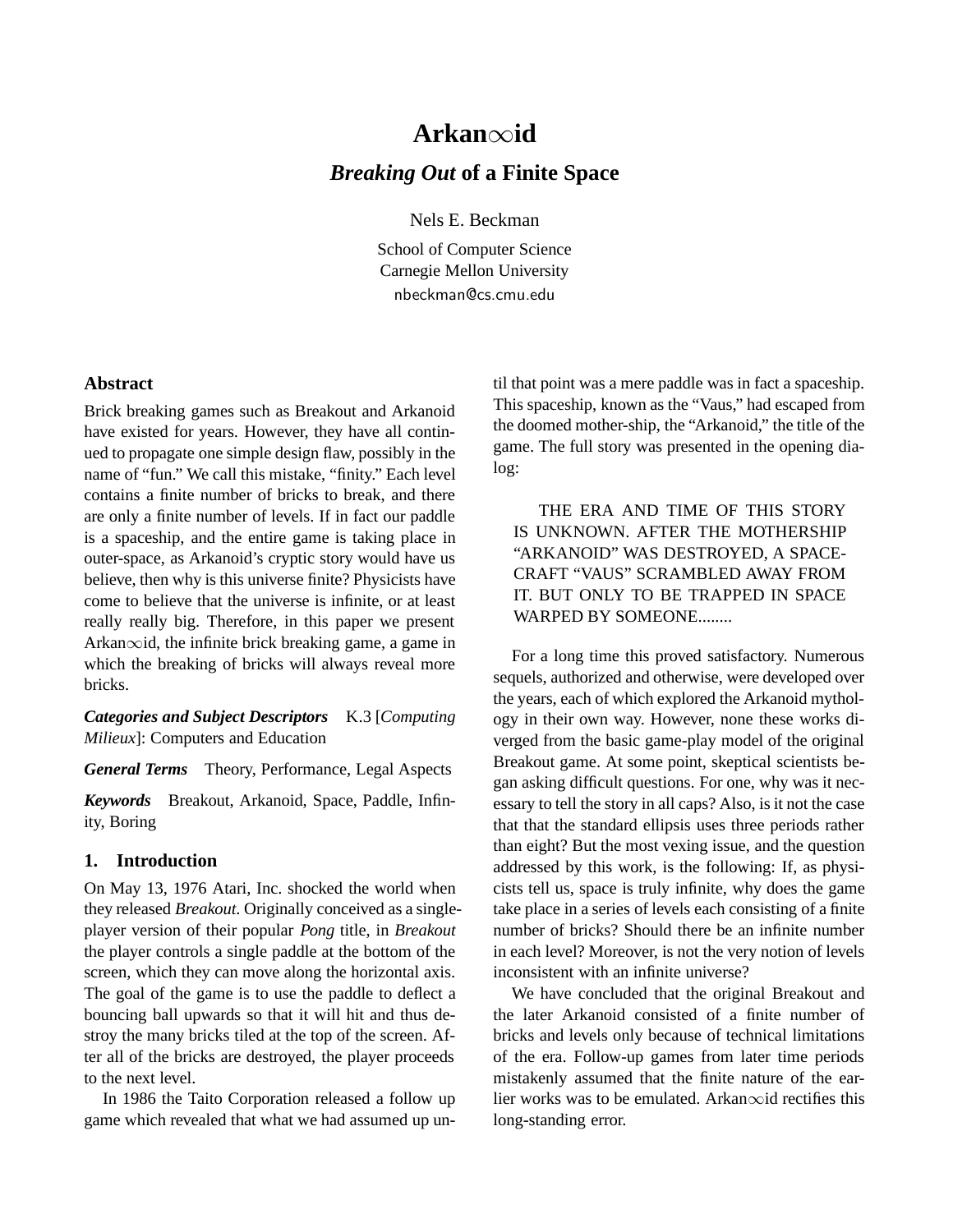

**Figure 1.** Initially, Arkan∞id looks like any other Breakout clone.

Arkan∞id is an *infinite* game of outer-space brick breaking. While the basic game-play is the same as games like Arkanoid, the number of bricks that the player can destroy is effectively limitless. At all times more bricks await just off-screen. Arkan∞id is a game written in Java for the Blackberry mobile phone platform, and in this paper we describe its design and implementation.

# **2. Arkan**∞**id**

In this section we briefly describe the game-play of Arkan∞id. Initially, Arkan∞id plays just like any other Breakout clone, as you can see in Figure 1. A ball is put into play and destroys each brick with which it collides. However, things get interesting once the first screen-full of bricks is eliminated. The camera scrolls to reveal more bricks, as shown in Figure 2. When those bricks are destroyed, the camera scrolls to reveal yet more bricks. This same behavior continues to occur until either a.)the player is bored or b.) the player's cell phone runs out of batteries.

While this may sounds incredibly boring, you are wrong. Only an infinite number of bricks could accu-



**Figure 2.** When the lowest screen of bricks has been broken, the ball moves up to a higher level of bricks and the camera follows it, ad inifitum.

rately represent the vast cosmos. We have done this for science not for you entertainment. What have you done lately for science?

Arkanoid is currently available for free download<sup>1</sup> on your Blackberry mobile device.

## **3. Implementation**

In this section we describe the implementation of Arkan∞id, starting with a discussion of the design space.

#### **3.1 Design Considerations**

During the earliest stages of the design of Arkan∞id, there were certain goals that we wanted to accomplish. Here we briefly describe them.

The first and most important constraint was that, if the plane of bricks was to scroll on indefinitely, we did not want the amount of memory used to increase along with it. The Blackberry platform has a relatively small heap, and we could hardly say that Arkan∞id ran on

 $1$ http://a8.nelsbeckman.com/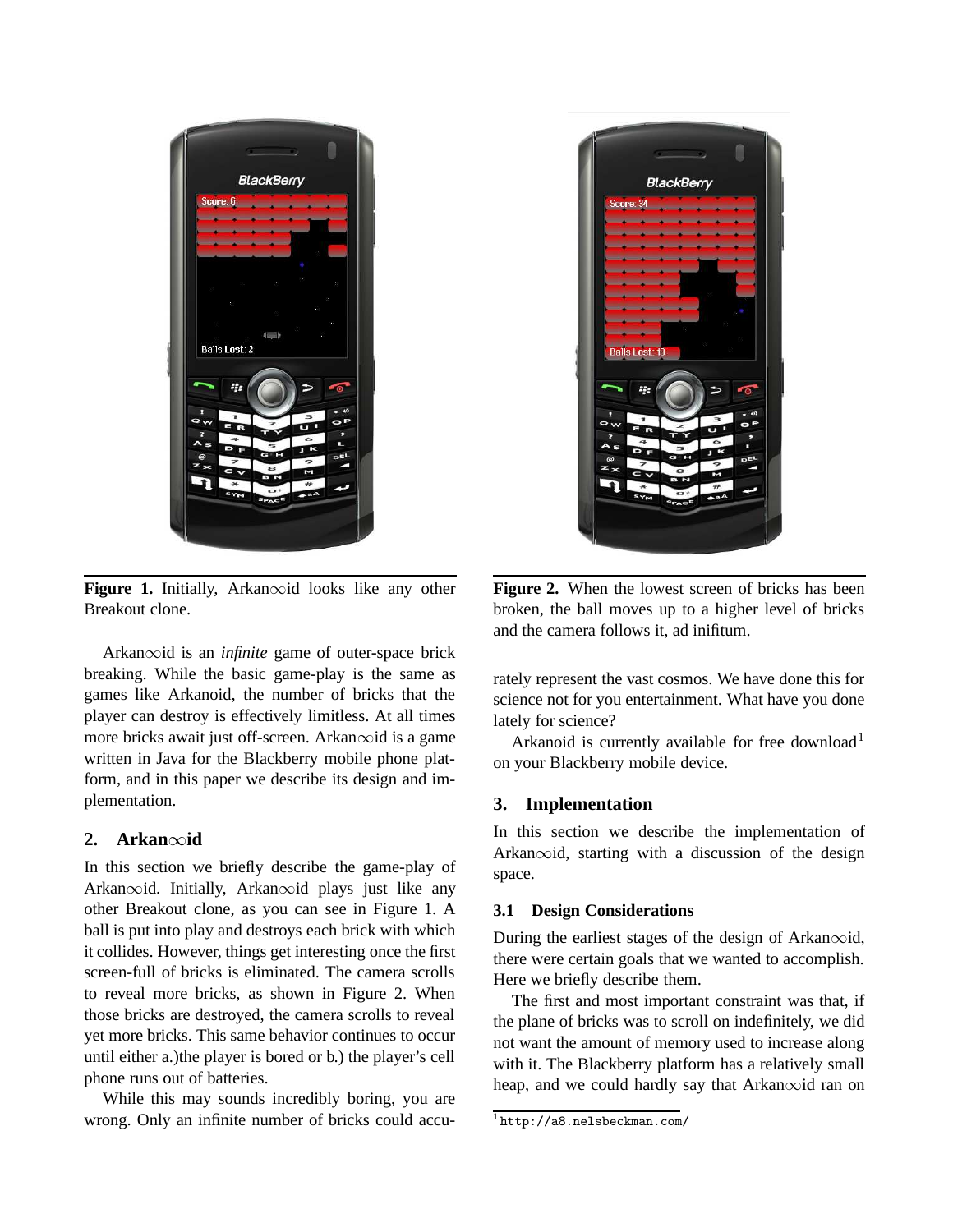forever if someone were able to leave the game running for a few days and witness a heap overflow.

Which brings us to the second point. Due to the infinite nature of our game, we would like gamers to be able to "play" Arkan∞id even when they cannot focus their attention on their phone. Therefore, our game should somehow continue even when the user is, say, talking on their phone, sleeping, or lifting weights. All this should potentially occur with some loss of score, so that players who decide never to rest, socialize or exercise can be known as "hard-core."

Finally, due to the decreased processing capabilities of the Blackberry platform, we must ensure that Arkan∞id is reasonably performant. This implies that we must somehow scale down the number of bricks for which collision detection will be performed, and the number of bricks that are given to the underlying platform to draw. If we naively perform collision detection on ever single brick, or even just every single brick that we have seen so far, we are doomed to poor performance.

All of these factors lead to the eventual design.

# **3.2 The Implementation of Arkan**∞**id**

Arkan∞id is implemented in the Java programming language. The entire implementation of Arkan∞id centers around the BrickBoard class. The BrickBoard represents the infinite number of bricks that may exist in the game. Naturally, these bricks are created in an on-demand fashion, and we attempt to remove any overhead from bricks that have been destroyed.

A BrickBoard is essentially a linked-list of arrays. Its internal structure, which we will now describe, is illustrated in Figure 3. Each element in the linked-list holds a byte array of size thirteen. One such array can be used to represent one screen-full of bricks, if we use just one bit (on/off) to represent a brick. Each screenfull also has a pointer to the screen-full before it and after it, as well as a 64-bit integer holding the logical position on the y axis of the bottom of that particular screen-full. The next pointer of the last screen-full will always be set to null. Gradually, the linked list of brick arrays will be extended, one screen-full at a time, by dynamically allocating a new array, to go at the end of the list. However, this action will only be performed the first time that the ball passes into the logical coordinate space beyond the last allocated screen-full. In this way,



**Figure 3.** The design of the BrickBoard class, which holds a linked list of byte arrays, each of which represents a screen-full of bricks. At the bottom, one object represents all of the "empty space" at the bottom of the stack of bricks.

we will only allocate memory to represent the bricks when necessary.

Still, if we were using an object to hold every screenfull of bricks, even a very small object, eventually we would exhaust our heap space, therefore spoiling the illusion of infinity. For this reason, the BrickBoard occasionally performs a "garbage collection" operation, during which the number of objects required to represent all screen-fulls empty of bricks will be reduced to a constant number. Whenever garbage collection is performed, starting from the beginning of the linked list, we collapse all screen-full objects whose arrays contain all zeros into one object of type EmptyScreenful. While it is possible for one brick to prevent a larger number of screen-fulls from being garbage collected, in practice we found that all lower bricks will eventually be eliminated, thus freeing up the available object.